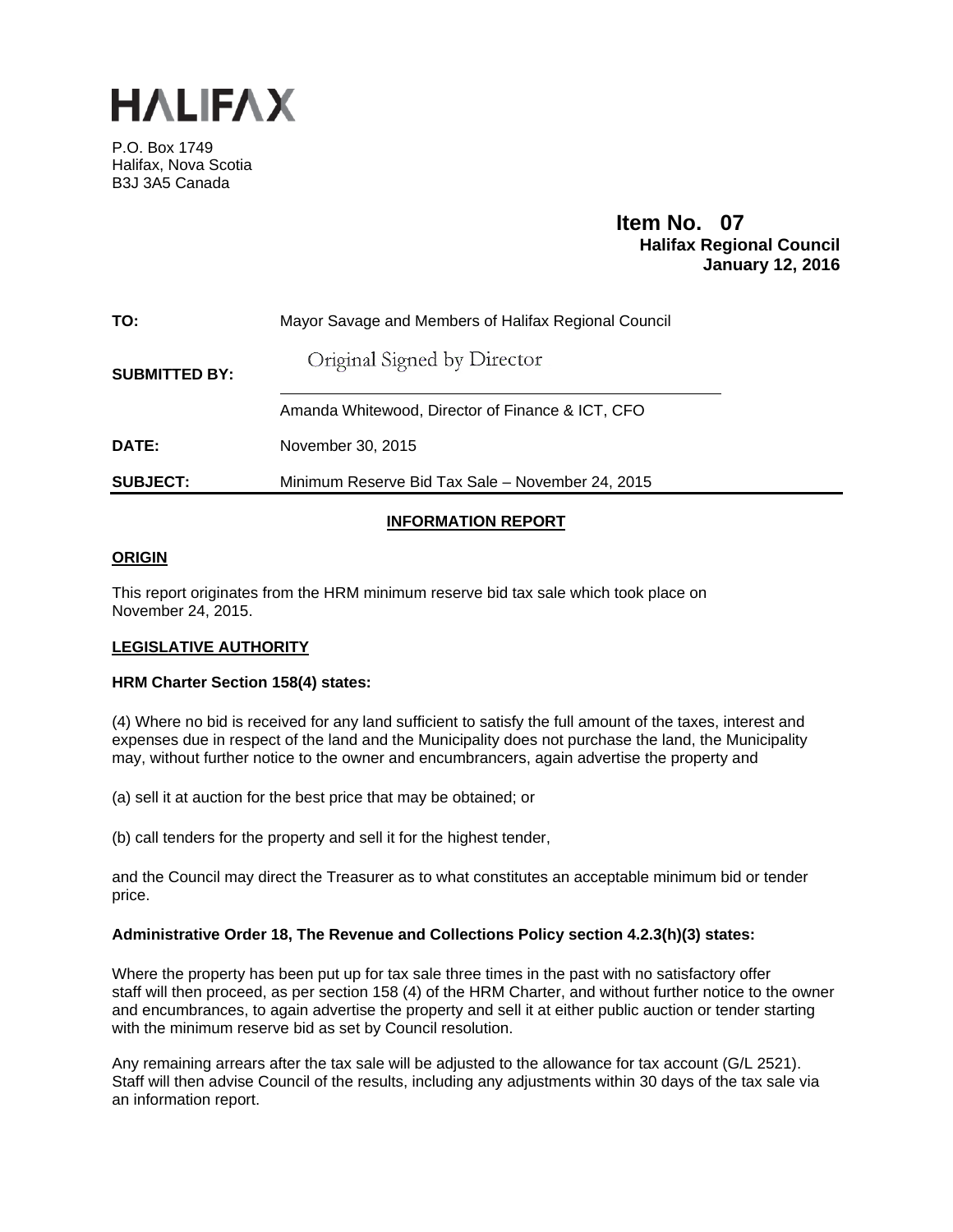## **BACKGROUND**

On May 22, 2012 Council approved the above-mentioned amendment to Administrative Order 18 (sec 4.2.3(h)(3)), The Revenue and Collections Policy, with respect to tax sale action for properties taken to tax sale 3 times and received no bids.

Staff has tried 3 previous times to sell the properties as listed in schedule 1 at tax sale. Taxes continue to accrue and bad debt allowances must be held against these receivables. Staff believe that it is in the best interests of all rate-payers that these tax accounts once again become active by getting parcels into interested parties' hand thereby ensuring increasing development, and ultimately revenue for HRM, rather than abandonment and unpaid tax accounts. Through this process, staff is hopeful that the properties under new ownership will become less of a collection risk, be re-capitalized or developed, which in the long run would add taxable value to future assessment rolls.

## **DISCUSSION**

On November 24th, staff held the twelfth tax sale using the minimum reserve bid provision of Administrative Order 18. The properties offered at this tax sale are listed in schedule 1. The overall tax recovery rate for this sale was 34%. The recovery rates for the reserve bid sales previously held are summarized in the below table:

| <b>Tax Sale Date</b> | # of Properties Sold | <b>Recovery Rate</b> |
|----------------------|----------------------|----------------------|
| July 17, 2012        | 18                   | 28%                  |
| October 2, 2012      | 8                    | 23%                  |
| March 12, 2013       | 3                    | 8%                   |
| November 5, 2013     | 2                    | 34%                  |
| March 11, 2014       |                      | 38%                  |
| July 8, 2014         |                      | 75%                  |
| August 19, 2014      |                      | 9%                   |
| October 7, 2014      | 3                    | 29%                  |
| December 2, 2014     | 5                    | 29%                  |
| February 24, 2015    | 8                    | 29%                  |
| September 8, 2015    | 3                    | 80%                  |
| November 24, 2015    |                      | 34%                  |

## **FINANCIAL IMPLICATIONS**

Each year an allowance for bad debt, the valuation allowance, is calculated based on estimates of amounts outstanding that may be uncollectible in future years. Accounts adjusted subsequent to the tax sale per schedule 1 (\$55,145.97) of this report have been 100% provided for in the annual valuation allowance expense, g/l 2521 allowance tax. The balance of this account as of November 30, 2015 was -\$1,714,817.00.

## **COMMUNITY ENGAGEMENT**

N/A

# **ATTACHMENTS**

Schedule 1: November 24, 2015 Minimum Reserve Bid Tax Sale Summary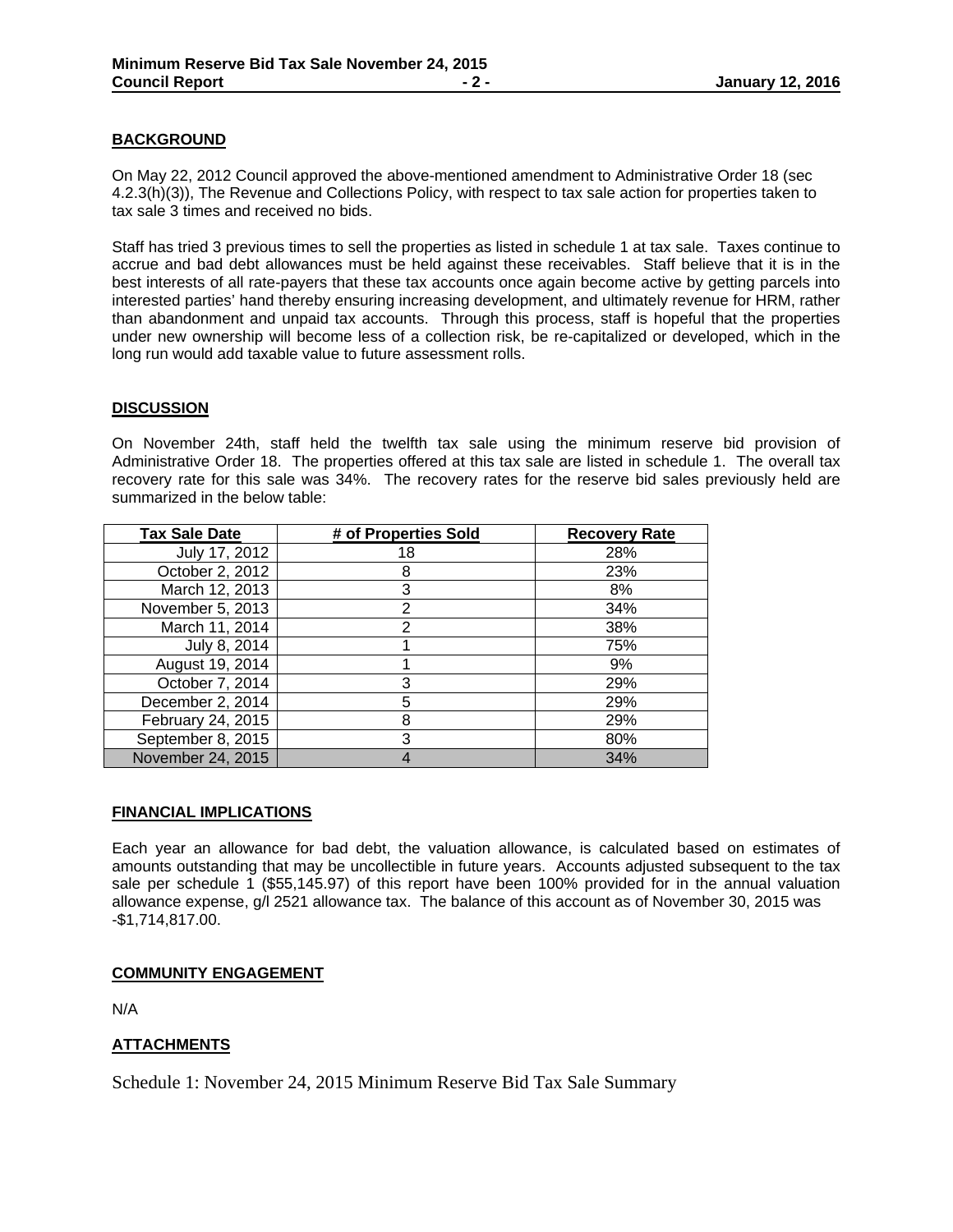A copy of this report can be obtained online at http://www.halifax.ca/council/agendasc/cagenda.php then choose the appropriate meeting date, or by contacting the Office of the Municipal Clerk at 490-4210, or Fax 490-4208.

| Report Prepared by: | Milvena Rose, Collections Supervisor, 490-8440           |
|---------------------|----------------------------------------------------------|
|                     |                                                          |
|                     |                                                          |
| Report Approved by: | Jerry Blackwood, Manager of Revenue, Treasurer, 490-6470 |
|                     |                                                          |